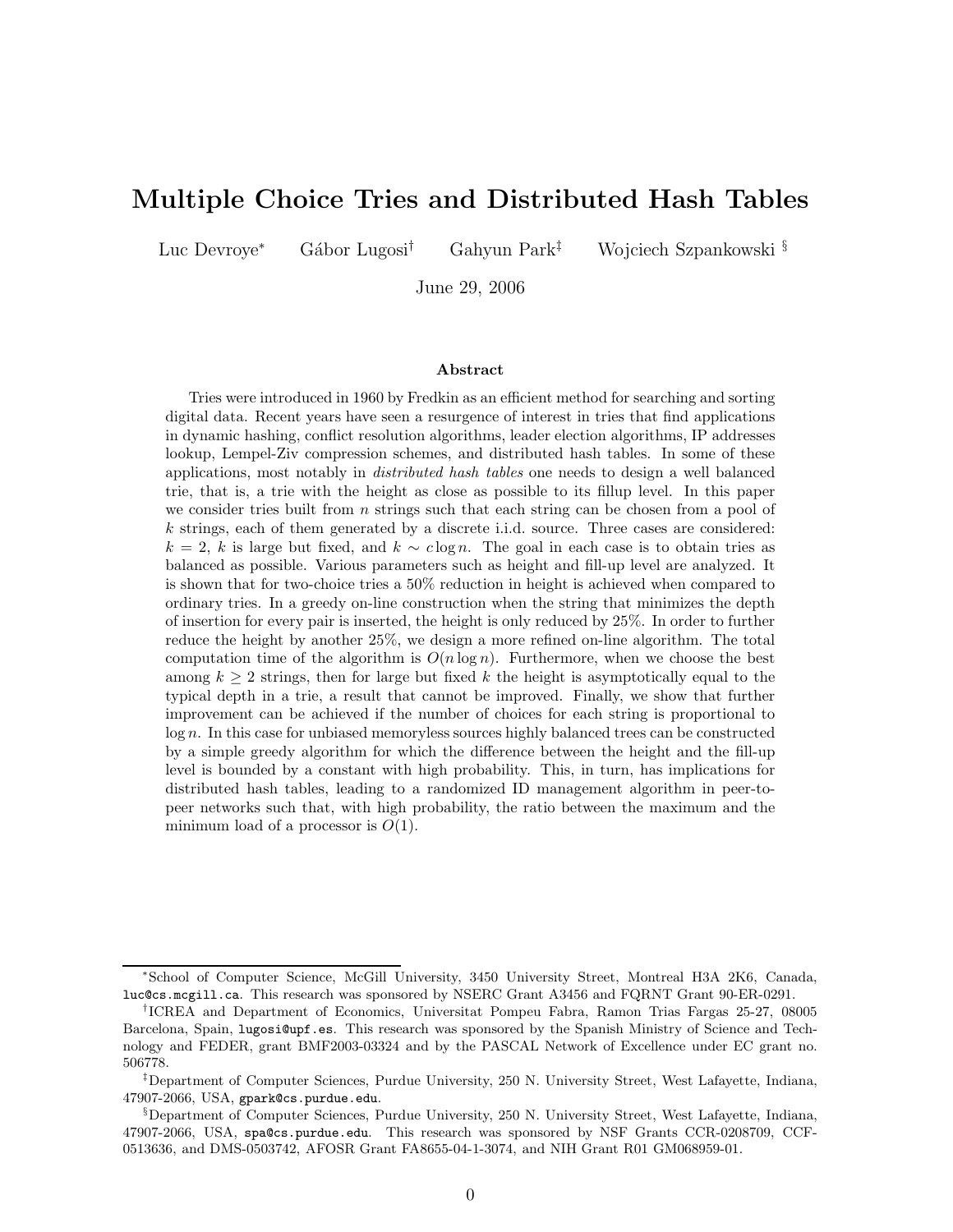### 1 Introduction

A trie is a digital tree built over n strings (see Knuth (1997), Mahmoud (1992) and Szpankowski (2001) for an in-depth discussion of digital trees.) A string is stored in an external node of a trie and the path length to such a node is the shortest prefix of the string that is not a prefix of any other strings.

Tries are popular and efficient data structures that were initially developed and analyzed by Fredkin (1960) and Knuth (1973) as an efficient method for searching and sorting digital data. Recent years have seen a resurgence of interest in tries that find applications in dynamic hashing, conflict resolution algorithms, leader election algorithms, IP address lookup, Lempel-Ziv compression schemes, and others. Distributed hash tables (cf. Malkhi et al. (2002) and Adler et al. (2003)) arose recently in peer-to-peer networks in which keys are partitions across a set of processors. Tries occur naturally in the area of ID management in distributed hashing, though they were never explicitly named. One of the major problems in peer-to-peer networks is load balancing. We address this problem by redesigning old-fashioned tries into highly balanced trees that in turn produce an  $O(1)$  balance (i.e., the ratio between the maximum and the minimum load) in the partition of processors in such networks. We accomplish this by adopting the "power-of-two" technique (cf. Azar, Broder, Karlin and Upfal (1994, 1999)) that already found many successful applications in hashing.

We consider random tries over  $N$ , the set of positive integers, where each datum consists of an infinite string of i.i.d. symbols drawn from a fixed distribution on  $\mathcal N$ . The probability of the *i*-th symbol is denoted by  $p_i$ . The tries considered here are constructed from *n* independent strings  $X_1, \ldots, X_n$ . Each string determines a unique path from the root down in an infinite  $\mathcal{N}$ -ary tree: the symbols have the indices of the child nodes at different levels, that is, the path for  $X_i$  starts at the root, takes the  $X_{i1}$ -st child, then the  $X_{i2}$ -st child of that node, and so forth. Let  $N_u$  be the number of strings traversing node u in this infinite tree. A string is associated with the node u on its path that is nearest to the root and has  $N_u = 1$ . The standard random trie for n strings consists of these n marked nodes, one per string, and their paths to the root. The marked nodes are thus the leaves (external nodes) of the tree.

The properties of the standard random trie are well-known (see Szpankowski, 2001): for example, if  $D_n$  is the <u>depth</u> of a random leaf (i.e., its path distance to the root), then  $D_n \sim 1/H \log n$  (in probability) as  $n \to \infty$ , where  $H = -\sum_i p_i \log p_i$  is the <u>entropy</u> of the distribution. This result remains true even if  $H = \infty$ . The mean and variance of  $D_n$  were first obtained by Jacquet and R´egnier (1986), Pittel (1985) and Szpankowski (1988).

If  $H_n$  denotes the height of the trie, i.e., the maximal distance between root and leaves, then  $\frac{H_n}{\log n} \to \frac{2}{Q}$  in probability as  $n \to \infty$ , where  $Q = -\log\left(\sum_i p_i^2\right)$  (Pittel, 1985). From Jensen's inequality and  $(\max_i p_i)^2 \leq \sum_i p_i^2 \leq \max_i p_i$ , we have

$$
\frac{1}{H} \leq \frac{1}{Q} \leq \frac{1}{\log\left(\frac{1}{\max_{i \geq 1} p_i\right)} \leq \frac{2}{Q},
$$

so that the height is always at least twice as big as the typical depth of a node.

In some applications, it is important to reduce the height as much as possible. Attempts in this direction include patricia trees (Morrison, 1968) and digital search trees (Coffman and Eve, 1970, Konheim and Newman, 1973). In patricia trees, all internal nodes with one child are eliminated. In digital search trees, each internal node is associated with a string, namely the first string that visits that node (the order of  $X_1, \ldots, X_n$  thus matters). In both cases, we have  $\frac{H_n}{\log n} \to \frac{1}{\log \left( \frac{1}{\max_i \geq 1 \cdot p_i} \right)}$  $\frac{1}{\sqrt{2}}$  in probability (Pittel, 1985), however, "in order traversal" of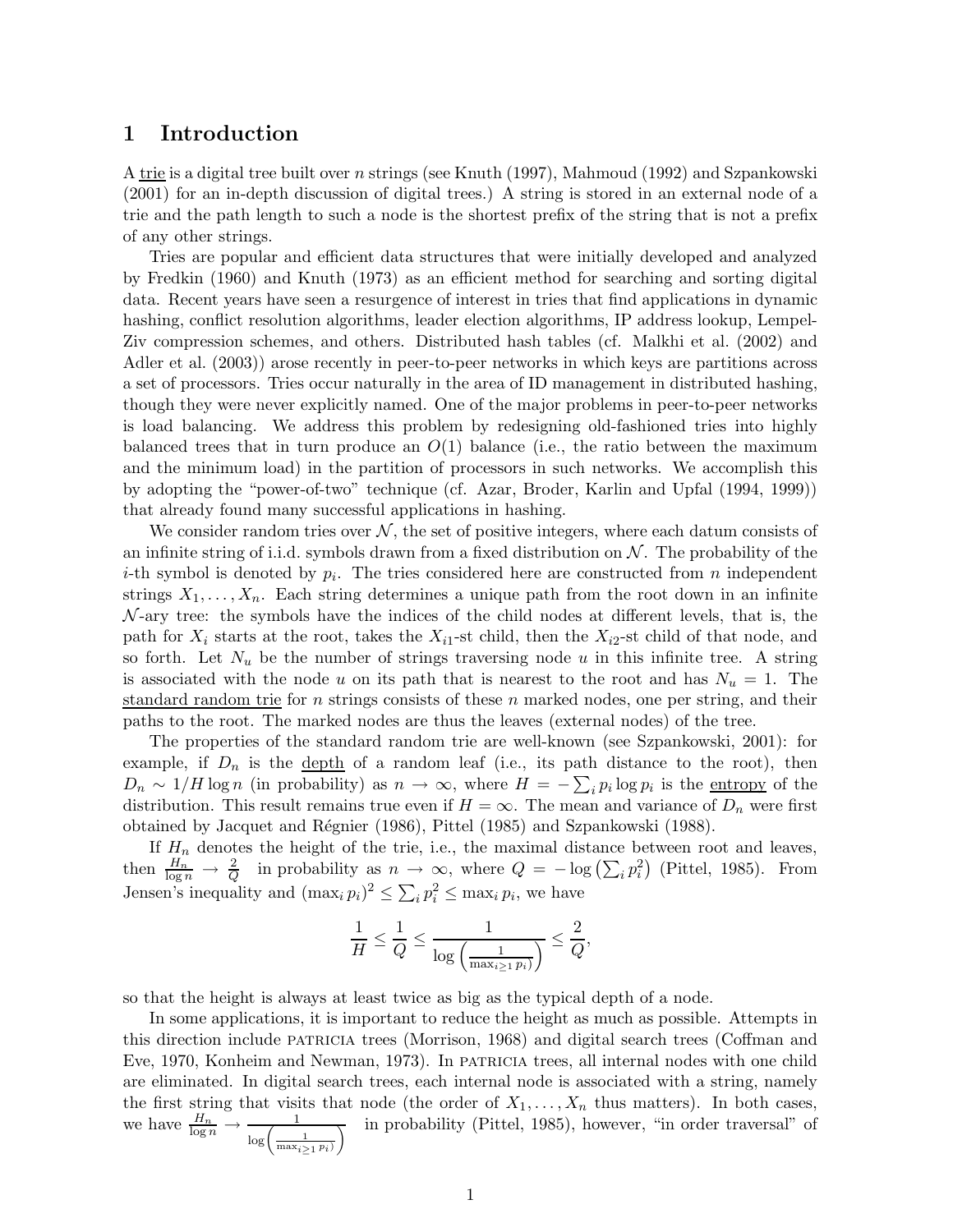digital search trees does not visit the nodes in sorted order, and internal edges of PATRICIA trees have cumbersome labels.

The height is not the only balance parameter. In a trie with finite alphabet size  $\beta$  (i.e.,  $X_i$  takes values on  $\{1,\ldots,\beta\}$ , the fill-up level  $F_n$ , the distance from the root to the last level that has a full set of  $\beta^{F_n}$  nodes, is also important. Pittel (1986) found the typical value of  $F_n$ in a trie built over *n* strings generated by mixing sources. For memoryless sources,  $\frac{F_n}{\log n} \to$  $\frac{1}{\log(1/p_{\min})} = \frac{1}{h_-}$  $\frac{1}{h_{-\infty}}$  in probability where  $p_{\min} = \min_i \{p_i\}$  is the smallest probability of generating a symbol and  $h_{-\infty} = \log(1/p_{\text{min}})$  is the Rényi entropy of infinite order (Szpankowski (2001)). This was further extended by Pittel (1986), Devroye (1992), and Knessl and Szpankowski (2005) who proved that the fill-up level  $F_n$  is concentrated on two points  $k_n$  and  $k_n + 1$ , where for asymmetric sources  $k_n$  is an integer  $(\log n - \log \log \log n)/\log(1/p_{\min}) + O(1)$  while for symmetric sources (i.e., sources with  $p_1 = p_2 = 1/2$ )  $k_n$  is  $\log_2 n - \log_2 \log_2 n + O(1)$ . Observe that in the symmetric case we have  $\log \log n$  instead of  $\log \log \log n$ .

In many applications, most notably in *distributed hash tables* (cf. Malkhi et al. (2002) and Adler et al. (2003)), one needs to construct a well balanced trie, that is, a trie with the height as close to its fillup level as possible. As the first step we propose the so called two-choice trie in which we deal with pairs of strings. For every pair of strings we actually insert in the trie the one that has smaller depth of insertion. We first show in Theorem 1 that

$$
\frac{H_n}{\log n} \to \frac{3}{2Q}
$$
 in probability,

resulting in a 25% reduction in height compared to standard tries. To reduce the height further, we design a refined version of the power-of-two tries in which one selects  $n$  strings resulting in a height that is close to the smallest possible. Call this height  $H_n^*$ . We design an on-line algorithm with total computational time  $O(n \log n)$  such that (cf. Theorem 2)

$$
\frac{H_n^*}{\log n} \to \frac{1}{Q} \text{ in probability.}
$$

Interestingly, one can further reduce the height by considering tries with  $k$  choices for large k. We prove in Theorem 5 that if k is sufficiently large (but fixed), then the ratio  $H_n^* / \log n$ approaches  $1/H$  with arbitrary precision, a bound that cannot be improved.

As discussed above, tries occur naturally in the area of ID management in distributed hash tables. In this area of network research, n hosts are assigned one ID in the unit interval  $[0, 1)$ . The unit interval is wrapped around to form a ring. At any time, the set of ID's partition  $[0, 1)$ into  $n$  intervals on the ring. The hosts are organized in the ring, linking to the next smaller and next larger host, and are in general quite unaware of the ID's of the other hosts, except what can be gleaned from traversing the ring in either direction. Hosts are added and deleted in some way, but ID choices are up to the system. Each interval is "owned" by the host to its left; see Figure 1. Two parameters are of some importance here. The first one is the balance  $B_n$  in the partition, as determined by the ratio of the lengths of the largest to the smallest interval. Secondly, one must be able to determine quickly which host owns an interval in which a given ID x falls. The latter is the equivalent of a search operation.

ID's are represented by their (infinite) binary expansions. Assume, for example, that the  $n$ ID's are i.i.d. and uniformly distributed on [0, 1). See, e.g., Ratnasamy et al (2001), Malkhi et al (2002) or Manku et al (2003). Then it is a routine exercise in probability to show that the largest spacing defined by the ID's is asymptotic to  $\log n/n$  in probability and that the smallest spacing is  $\Theta(1/n^2)$  in probability (see Lévy (1939) or Pyke (1965)). Thus,  $B_n$  is asymptotic to  $n \log n$  in probability. Adler et al  $(2003)$  and Naor and Wieder  $(2003)$  implicitly suggest a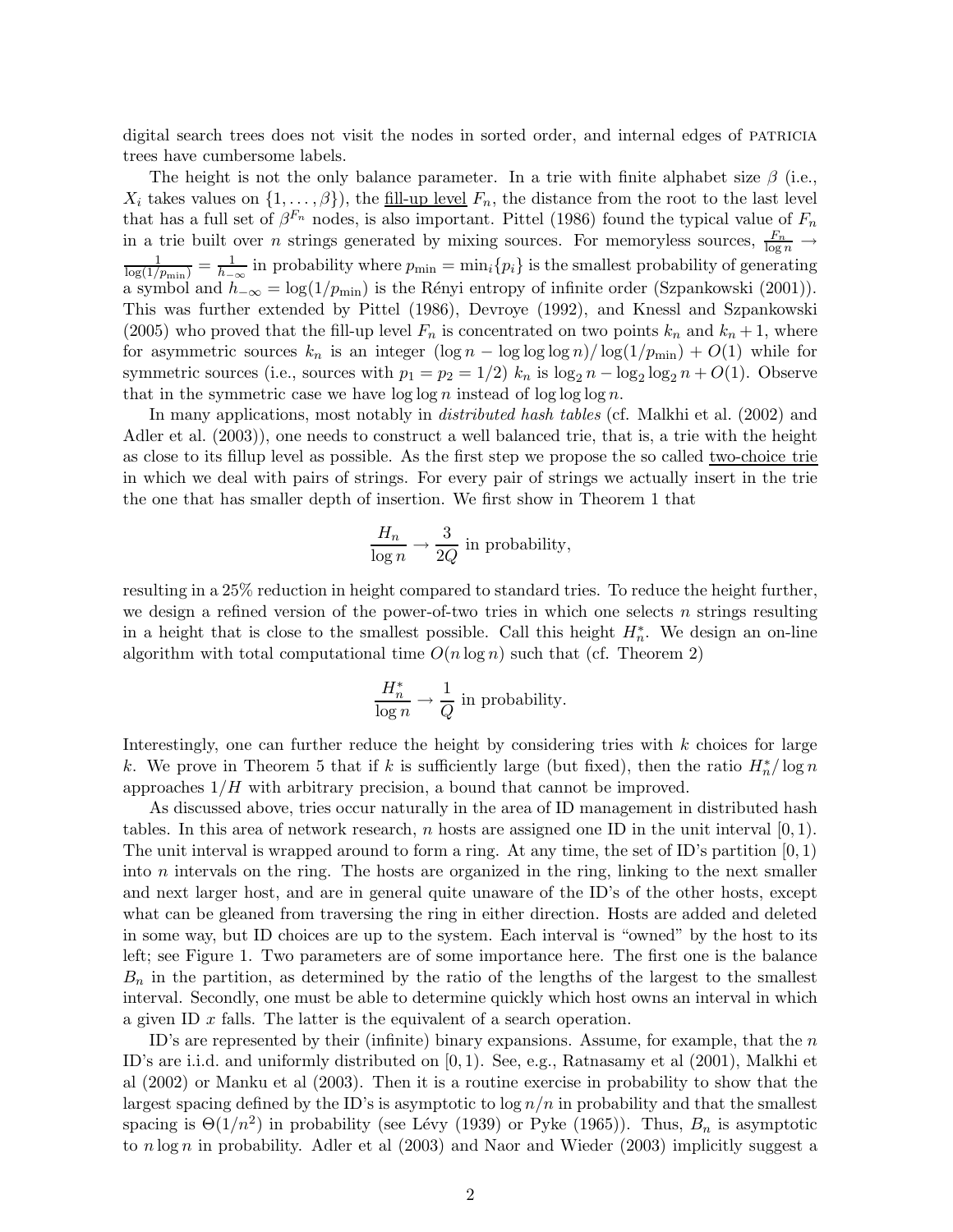

Figure 1: Two ways of partitioning the space. In both (a) and (b), IDs are randomly generated on the perimeter. In (a), IDs own the intervals to their left in clockwise order. In (b), IDs own an interval whose boundaries are determined in some manner, e.g., by virtue of a trie or digital search tree. A downloader or user generates a random number  $X$  on the perimeter and picks the owner of the interval of X for its job. The objective is to make all intervals of about equal length, so that all hosts receive about equal traffic

digital search tree approach. Consider first a trie approach (not considered in those papers): the ID's are considered as strings in a binary trie (with  $p_1 = p_2 = 1/2$ ), and ID's are inserted sequentially as in a digital search tree. The binary expansions of the nodes that are associated with the ID's are the actual ID's used (so, each ID is mapped to another one). In the case of a trie, each leaf is associated with an ID. In the case of a digital search tree, each internal node is mapped to an ID. That means that the ID's used have only a finite number of ones in their expansions. If the height of the trie is  $H_n$ , and the fill-up level (the number of full levels in the trie) is  $F_n$ , then  $B_n = 2^{H_n - F_n + O(1)}$ . Since  $H_n = 2 \log_2 n + O(1)$  in probability and that  $F_n = \log_2 n - \log_2 \log_2 n + O(1)$ , hence  $B_n = \Theta(n \log n)$  in probability. However, for a digital search tree, we have  $H_n = \log_2 n + O(1)$  in probability, while  $F_n$  is basically as for tries. Thus,  $B_n = O(\log n)$  in probability. This is essentially the result of Adler et al (2003) and Naor and Wieder (2003).

In an attempt to improve this, Dabek et al  $(2001)$  proposed attaching  $b = \log n$  randomly generated ID's to each host, swamping the interval, and then making the ID assignments to guarantee that  $B_n = O(1)$  in probability. However, some discard this solution as too expensive in terms of resources for maintenance.

Abraham et al (2003), Karger and Ruhl (2003) and Naor and Wieder (2003) achieve  $B_n =$  $O(1)$  in probability while restricting hosts to one ID. In another approach, Abraham et all  $(2003)$  and Naor and Wieder  $(2003)$  pick log n i.i.d. uniform random numbers per host, and assign an ID based on the largest interval these fall into: the largest interval is split in half. A little thought shows that this corresponds to a digital search tree in which  $\log n$  independent strings are considered, and only one is selected for insertion, namely the one that would yield a leaf nearest to the root. The fact that both  $H_n$  and  $F_n$  are now  $\log_2 n + O(1)$  in probability yields the result. Manku (2004) proposed a digital search tree with perfect balancing of all subtrees of size  $\log_2 n$ . It also has  $B_n = O(1)$  in probability. A similar (but different) view can also be taken for the trie version: start with an ordinary binary trie with the modification (see, e.g., Pittel, 1985) that leaf nodes are mapped to their highest ancestors that have subtrees with  $b = \log_2 n$  or fewer leaves. These ancestors are the leaves of the so-called ancestor trie. Construct such a binary b-trie and its ancestor trie from n i.i.d. uniform  $[0, 1)$  random numbers. Now, for each ancestor, partition its interval equally by spreading the leaves in its subtree out evenly when associating ID's. We know from the Erdős-Rényi law of large numbers that the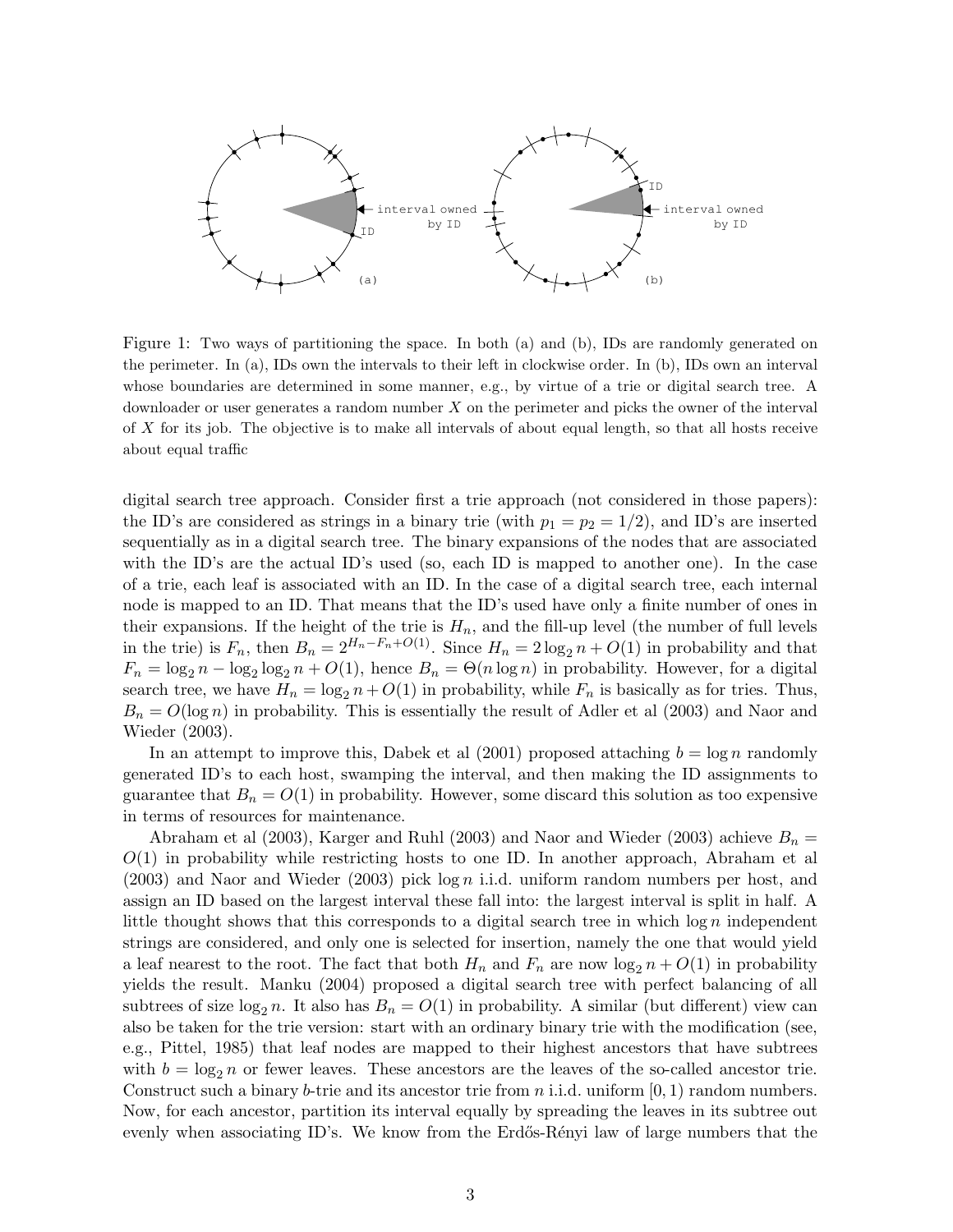maximal k-spacing (with  $k = c \log n$ ) determined by n i.i.d. uniform [0, 1) random numbers is  $\Theta(\log n/n)$  in probability (Erdős and Rényi, 1970; Deheuvels, 1985; see also Novak, 1995). This would imply that all ancestors are at level  $\log_2 n - \log_2 \log_2 n + O(1)$  in probability, and that all intervals owned by the ID's are  $\Theta(1/n)$  in probability, from which  $B_n = O(1)$  in probability.

The power-of-two choices can be explored in the present context. If we make an ordinary trie by taking the best of two ID's as described in this paper, and then map ID's to the strings that correspond to the corresponding leaf values, then  $H_n = \log_2 n + O(1)$  in probability. However, it is easy to verify that  $F_n$  is as for the standard binary trie, so that  $B_n = O(\log n)$ in probability. Indeed, the largest gap defined by 2n uniform strings on [0, 1] is still  $\Theta(\log n/n)$ in probability.

In this paper, using our findings from multiple-choice tries, we will prove in Theorem 7 that  $H_n - F_n \leq 2$  with probability tending to one provided the number of choices per datum is proportional to  $\log n$ . However, we have two modifications: first, we insist on using tries instead of digital search trees; and secondly, because of the use of tries, we have to modify the selection heuristic as picking the largest interval is not good enough for tries. Furthermore, in Theorem 9 we show that by a natural *greedy on-line algorithm* one also achieves nearly perfect balancing with  $H_n - F_n \leq 7$  with probability  $1-o(1)$ . This has applications for load balancing in peer-to-peer networks. In particular, the result implies that if in a peer-to-peer network in which ID's of the n hosts are organized on a circle and upon arrival, each host is allowed to try  $c \log n$  randomly chosen ID's and choose the one that maximizes its distance from its neighbors then the maximal load balance ratio remains bounded with high probability.

## 2 Two-choice tries

In this section we consider the situation when each datum has two independent strings  $X_i$  and  $Y_i$  drawn from our string distribution, and that we are free for pick one of the two for inclusion in the trie.

#### 2.1 A simple greedy heuristic

We start with analyzing the possibly simplest algorithm when we greedily pick one string according to a simple rule: choose the string which, at the time of its insertion would yield the leaf nearest to the root. Once a selection is made, it is impossible to undo it at a later time. This greedy heuristic yields a height that is guaranteed to be 25% better than that of the ordinary trie, but it cannot achieve the 50% improvement of the main method described below. Here,  $H_n$  refers to the height of the trie obtained by this greedy heuristic. We can prove the following result.

**Theorem 1** For all integer  $d > 0$ ,

$$
\mathbb{P}\left\{H_n \ge d\right\} \le 4n^3e^{-2dQ} + 2n^2e^{-3dQ/2}.
$$

Thus, for any  $t > 0$ ,

$$
\mathbb{P}\left\{H_n \geq \frac{3\log n + t}{2Q}\right\} \leq 4e^{-t} + 2n^{-1/4}e^{-3t/4}.
$$

On the other hand, if that there exists an integer  $\beta$  such that  $p_1 = \cdots = p_\beta = 1/\beta$ , then, for all  $\epsilon > 0$ ,

$$
\lim_{n \to \infty} \mathbb{P}\left\{H_n \le \frac{(3-\epsilon)\log n}{2Q}\right\} = 0.
$$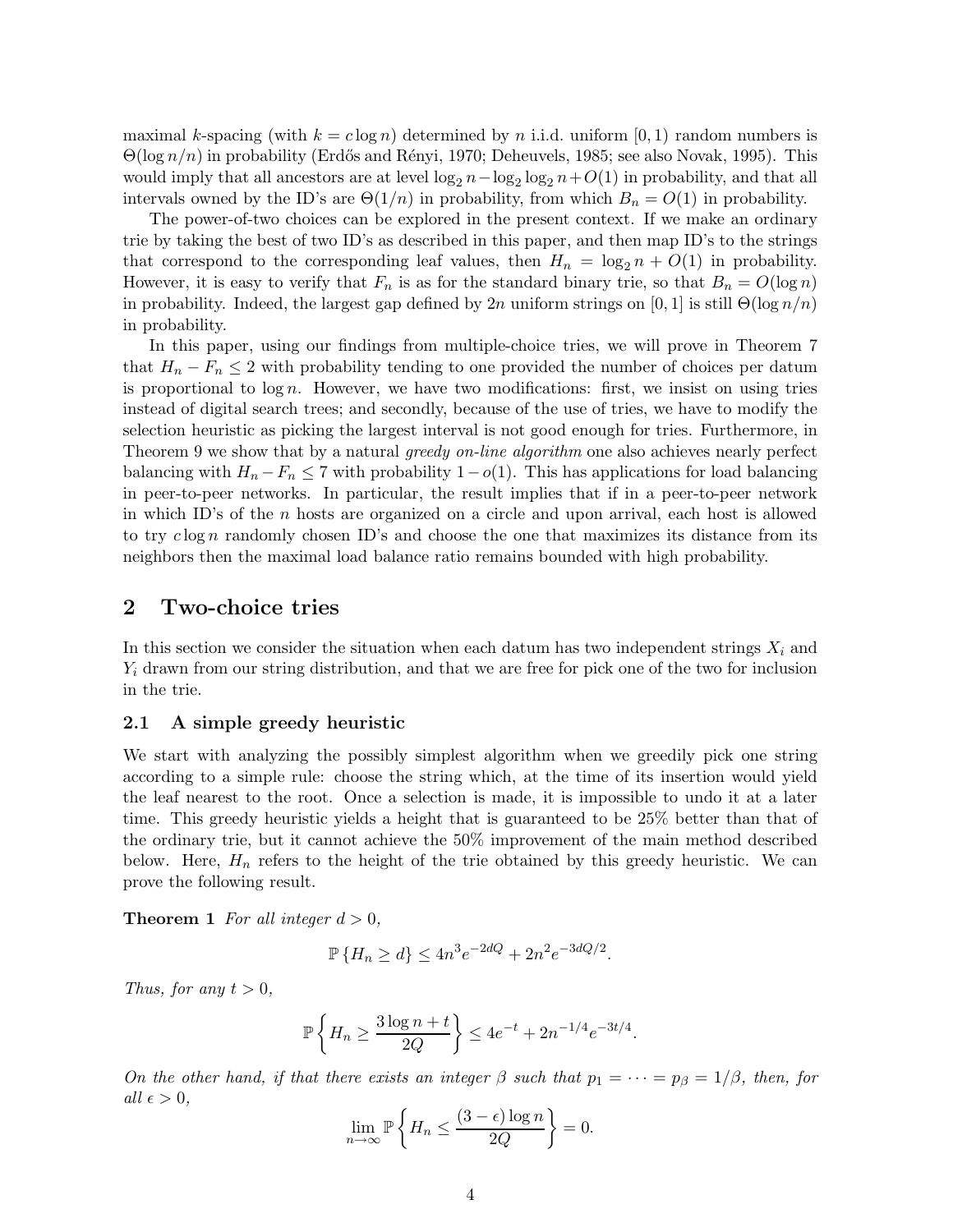#### 2.2 A refined algorithm

In this section we show that it is possible to gain a further significant improvement in the height by an algorithm that is more complex than the greedy heuristic discussed above. We start by showing that the best possible height is about  $\log n/Q$  and then we construct an on-line algorithm of expected complexity  $O(n \log n)$  which achieves this optimal order. Define  $Z_i(0) = X_i, Z_i(1) = Y_i$ , let  $\{i_1, ..., i_n\} \subseteq \{0, 1\}^n$ , and let  $H_n(i_1, ..., i_n)$  denote the height of the trie for  $Z_1(i_1), \ldots, Z_n(i_n)$ . Thus, with n data pairs, we have  $2^n$  possible random tries. Let  $H_n^* = \min_{i_1,\ldots,i_n} H_n(i_1,\ldots,i_n)$  be the minimal height over all these  $2^n$  tries.

We show the following:

**Theorem 2** Assume that the vector of  $p_i$ 's is nontrivial  $(\max_i p_i < 1)$ . Then  $H_n^* / \log n \to 1/Q$ in probability. In particular, for fixed  $t \in \mathbb{R}$ ,

$$
\mathbb{P}\left\{H_n^* \ge \frac{\log n + t}{Q}\right\} \le 8e^{-t}.
$$

Also, for all  $\epsilon > 0$ ,

$$
\lim_{n \to \infty} \mathbb{P}\left\{ H_n^* \le \frac{(1-\epsilon)\log n}{Q} \right\} = 0.
$$

This theorem shows that the asymptotic improvement over standard random tries is 50%. Furthermore, the height is less than or equal to the height of the corresponding PATRICIA and digital search trees. Below we sketch the proof of the upper bound. The proof of the lower bound is omitted, and can be found in the journal version of this paper.

#### 2.3 The upper bound

In the infinite trie formed by all 2n strings, we consider all subtrees  $T_j$ ,  $j \geq 1$  rooted at nodes at distance d from the root. We sometimes write  $T_j(d)$  to make the dependence upon d explicit. More often, we just use  $T_j$ . We say that a string visits  $T_j$  if the root of  $T_j$  is on the path of the string. Prune this forest of trees by keeping only those that contain at least two leaves. Define  $\lambda = \sum_i p_i^2$ . The following lemma is immediate from the definition of the trie.

**Lemma 3** (i) A bad datum is one in which both of its strings fall in the same  $T_i$ . The probability that there exists a bad datum anywhere is not more than  $n\lambda^d$ . (ii) A colliding pair of data is such that for some  $j \neq k$ , each datum in the pair delivers one string to  $T_j$  and one string to  $T_k$ . The probability that there is a colliding pair of data anywhere is not more than  $2n^2\lambda^{2d}$ .

Next, we consider a multigraph  $G(d)$  (or just G), whose vertices represent the  $T_i(d)$ 's. We connect  $T_j$  with  $T_\ell$  if a datum deposits one string in each of these trees (cf. Figure 2). With  $T_j$  we keep a list of indices of data for which at least one of the two strings visits  $T_j$ .

**Lemma 4** The probability that G has a cycle of length  $\geq 3$  is not more than  $\frac{(4n)^3\lambda^{3d}}{1-4n\lambda^{d}}$  $\frac{4n\pi}{1-4n\lambda^d}$ .

Finally, by finding thhe smallest d such that there is no bad datum, no colliding data and no cycle in  $G(d)$  (so that G is a forest with no multiedges), we can assign strings as follows. For each tree in turn pick any node as the root. Then choose any one of the strings in the root node's list. For all other strings in the root's list, choose the companion string of the same datum (by following edges away from the root). This either terminates, or has an impact on one or more child trees. But for the child tree of the root, we have fixed one string (as we did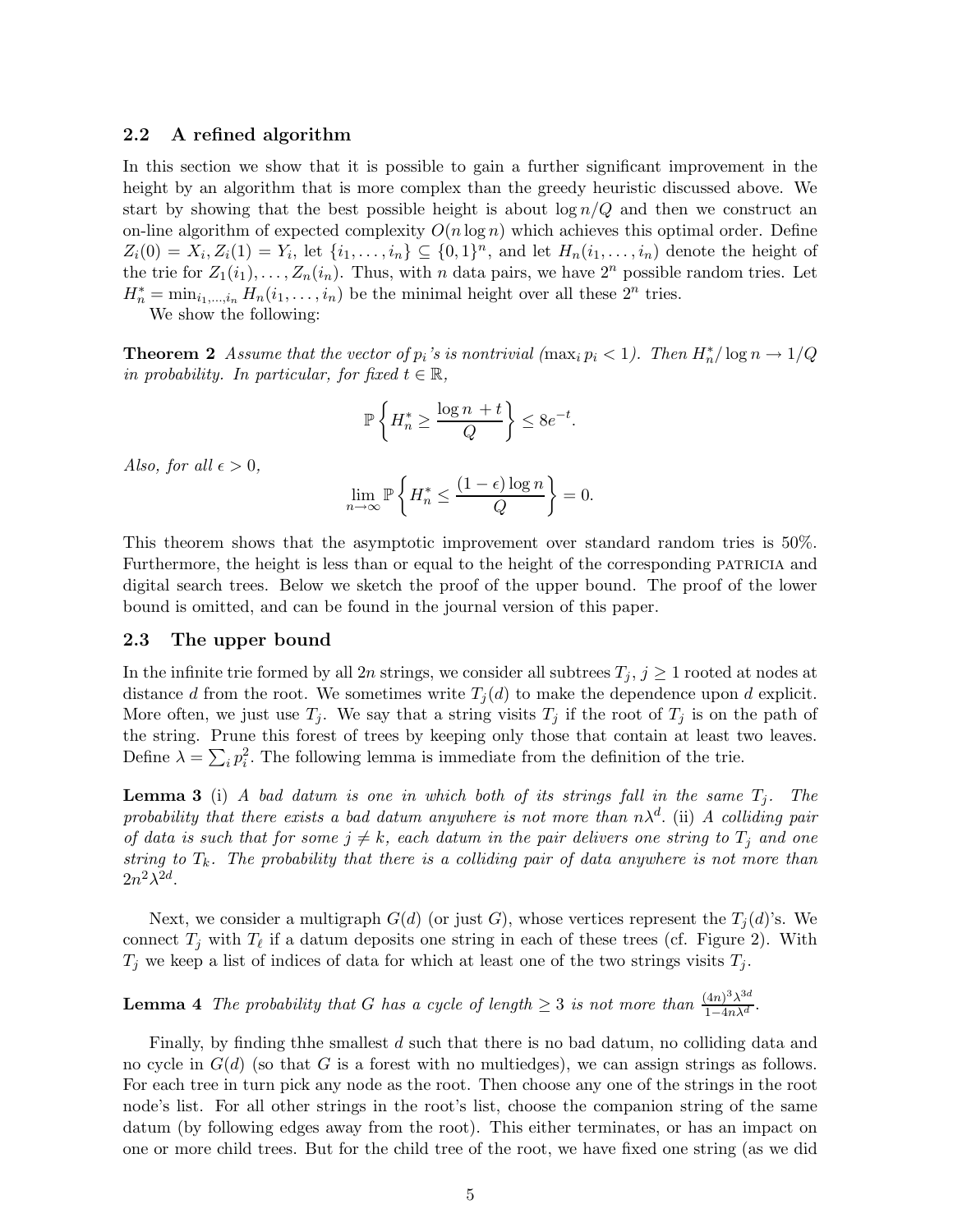

Figure 2: The multigraph G and an infinite trie for  $n = 3$  pairs of strings, denoted by  $(1, 1')$ ,  $(2, 2')$ and  $(3,3')$ . Note that  $(2,2')$  and  $(3,3')$  is a colliding pair.

for the root), and thus choose again companion strings for that child list, and so forth. This process is continued until one string of each datum is chosen for the trie. In this manner, the height  $H_n$  of the trie for the data selected by this procedure is not more than d. Therefore,

$$
\mathbb{P}\{H_n > d\} \leq \mathbb{P}\{\text{there exists a bad datum}\} + \mathbb{P}\{\text{there exists a colliding pair}\} \\
+ \mathbb{P}\{\text{there exists a cycle}\} \leq n\lambda^d + 2n^2\lambda^{2d} + \frac{(4n)^3\lambda^{3d}}{1 - 4n\lambda^d}.
$$

If we set  $A = n\lambda^d$ , then

$$
\mathbb{P}\{H_n > d\} \le \min\left(A + 2A^2 + \frac{64A^3}{1 - 4A}, 1\right) \le 4A\mathbb{I}_{[A \le 1/8]} + \mathbb{I}_{[A > 1/8]} \le 4A\mathbb{I}_{[A \le 1/8]} + 8A\mathbb{I}_{[A > 1/8]} \le 8A.
$$

Thus,  $\mathbb{P}\{H_n > d\} \leq 8n\lambda^d$ , and the upper bound of Theorem 2 is proved.

### 2.4 Algorithmic considerations

Both the off-line and on-line constructions of the two-choice trie achieving the upper bound in Theorem 2 can be carried out by maintaining a data structure that guarantees that the height  $H_n$  is at all times the smallest integer d such that  $G(d)$  is acyclic, where multiple edges between nodes are counted as cycles. The  $n$  data pairs are stored in an array, and the infinite trie for 2n strings, truncated at height  $H_n$ , is stored as well. Each leaf in this trie  $t_n$  (truncated at  $H_n$ ) represents in fact a subtree  $T_i$ , which in turn contains the nodes of  $G = G(d)$  with  $d = H_n$ . To find things easily, each node of G has a pointer to a linked list of data strings. And vice versa, each string in the array of n pairs of strings has a pointer to the subtree  $T_i$  in the trie to which it belongs.

Nodes of G are organized in turn in a parent pointer data structure commonly used for managing forests (see, e.g., Tarjan, 1983), and one linked list per tree in the forest  $(G)$ . The only operations needed on this structure are findroot (self-explanatory) and join (join two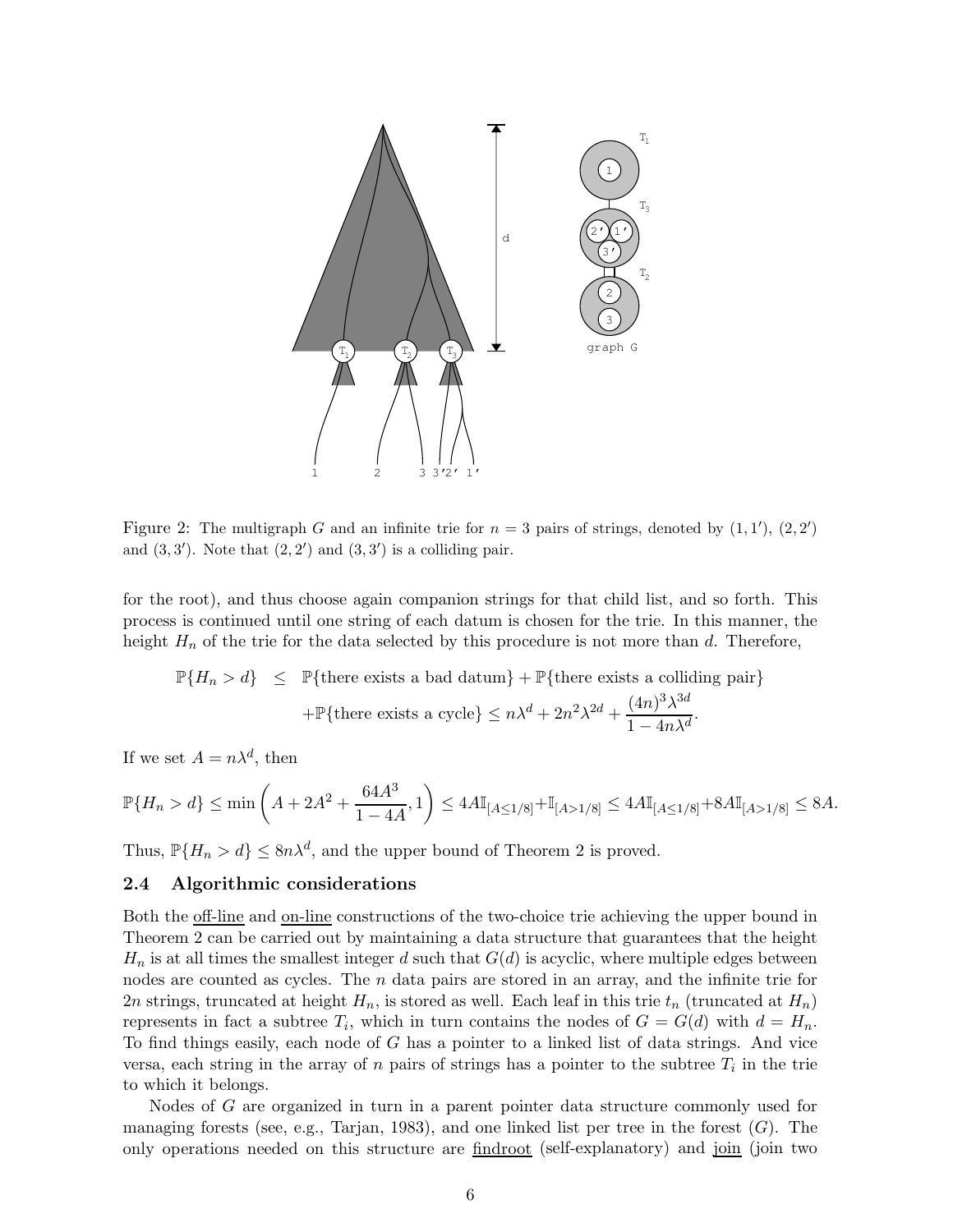

Figure 3: The basic data structure needed to efficiently construct the two-choice trie.

components). Findroot is implemented by following links to the root. We ensure that the height of the parentpointer trees is always bounded by  $\log_2 n$ , where n is the number of nodes in the tree. A join proceeds by making the root of the smallest of the two subtrees the child of the root of the other tree. The two linked lists of the nodes in the trees are joined as well. This takes constant time. By picking the smaller tree, we see that the height of the parent pointer tree is never more than  $\log_2 n$ .

Assume that we have maintained this structure with  $n$  data pairs and that the height of  $t_n$  is  $h = H_n$ . Then, inserting data pair  $n + 1$ , say  $(X, Y)$ , into the structure proceeds as follows: for X and Y in turn, determine the nodes of G in which they live, by following paths down from the root in  $t_n$ . Let these nodes of G be  $T_i$  and  $T_k$ . Run findroot on both nodes, to determine if they live in the same component. If they do not, then join the components of  $T_j$ and  $T_k$ , add X to the linked list of  $T_i$ , and add Y to the linked list of  $T_k$ . The work done thus far is  $O(h + \log n)$ .

If  $T_i$  and  $T_k$  are in the same component, then adding an edge between them would create a cycle in G. Thus, we destroy  $t_n$  and create  $t'_n$  of height  $h + 1$  from scratch in time  $O(n)$  (see below how). An attempt is made to insert  $(X, Y)$  in  $t_n'$ . We repeat these attempts, always increasing h by one, until we are successful. The time spent here is  $O(n\Delta h)$ , where  $\Delta h$  is the number of attempts.

In a global manner, starting from an empty tree, we see that to create this structure of size *n* takes time bounded by  $O(nH_n + n \log n)$ . By Theorem 2,  $\mathbb{E}\{H_n\} = O(\log n)$ . Therefore, the expected time is  $O(n \log n)$ , which cannot be improved upon.

The space used up is  $O(nH_n)$ . It is known that for standard tries the expected number of internal nodes is  $O(n/H)$ , where H is the entropy (Régnier and Jacquet, 1989). While it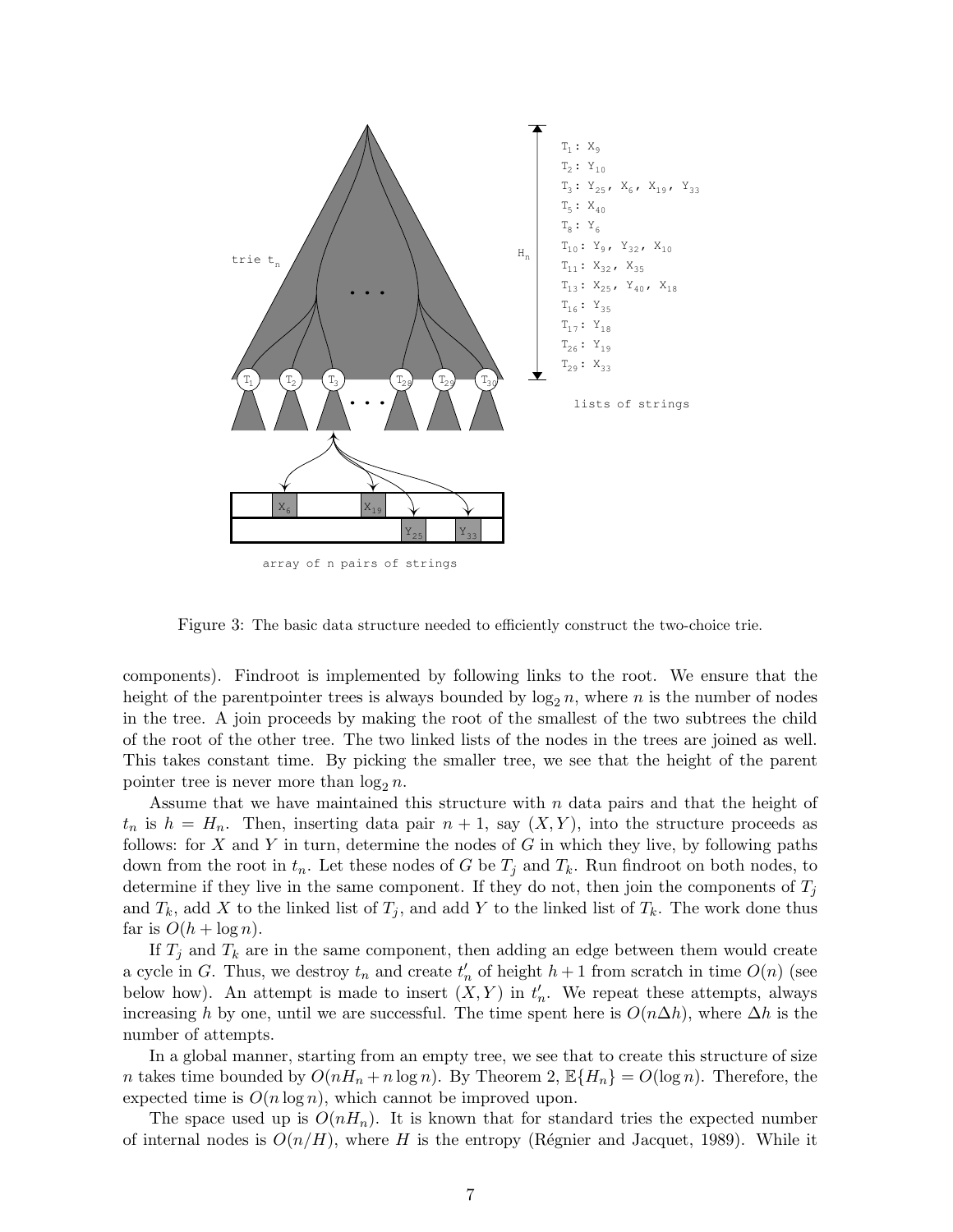

Figure 4: The forest  $G$  is maintained by organizing each tree component in a parentpointer tree. The components in the figure might correspond to the list of strings given in the previous figure

is still true that the expected number of internal nodes in the final trie is  $O(n)$  (because it is smaller than that for the trie constructed using all  $2n$  data strings), the intermediate structure needed during the construction is possibly of expected size of the order of  $n \log n$ .

Two details remain to be decided. First, we have to choose one element in each data pair. This can be done quite simply by considering the roots for all components in turn. From the root tree in a component, say  $T_r$ , pick any of its member strings, and assign it. Then traverse the component of  $T_r$  by depth first search, where the edges are the edges of G (an edge of G is easily determined from the list of strings in  $T_r$ , as each string points back to the tree  $T_i$ to which it belongs). At each new node visited, if possible, pick the first string whose sibling has not been assigned yet. This process cannot get stuck as there is no cycle in G, and it takes time  $O(n)$ . In Figures 3 and 4, the component whose root tree is  $T_{13}$  is traversed in this order:  $T_{13}, T_3, T_8, T_{26}, T_{29}, T_5$  and  $T_{17}$ . The string assignments for the six string pairs in that 7-node component are, in order of assignment,  $X_{25}$ ,  $X_6$ ,  $Y_6$ ,  $Y_{19}$ ,  $X_{33}$ ,  $X_{40}$  and  $Y_{18}$ . After the assignment of all strings, it is a trivial matter to construct the final trie in time  $O(nH_n)$ .

The second detail concerns the extension of G and the necessary data structures when the height h is increased by one. Here we first update the trie by splitting all the trees  $T_i$ appropriately. Create the connected components by depth first search following the edges of G. This takes time  $O(n)$ . Set up the parent pointer data structure for each component of G by picking a root arbitrarily and making all other nodes children of the root.

The discussion above ensures that we can construct the two-choice trie incrementally in  $O(n \log n)$  expected time. Also, in a dynamic setting, if the data structure defined above is maintained, then an insertion can be performed in  $O(\log n)$  expected amortized time, under the assumptions of the theorems in this paper.

#### 2.5 Multiple choice tries

If we have  $k$  choices per datum, then the height can be further reduced. However, in any case, we cannot go beyond the entropy bound, as we will prove in this section. Recall that for an ordinary trie,  $D_n = o(\log n)$  in probability when  $H = \infty$ . We will not deal with those cases here. Let  $k \geq 2$  be a fixed integer. Consider n data, each composed of k independent strings of i.i.d. symbols drawn from any distribution on  $\mathcal{N}$ . Let  $H_n^*(k)$  denote the minimal height of any trie of n strings that takes one string of each datum. We have the following result (in fact, the lower bound holds for all  $k \geq 2$ ).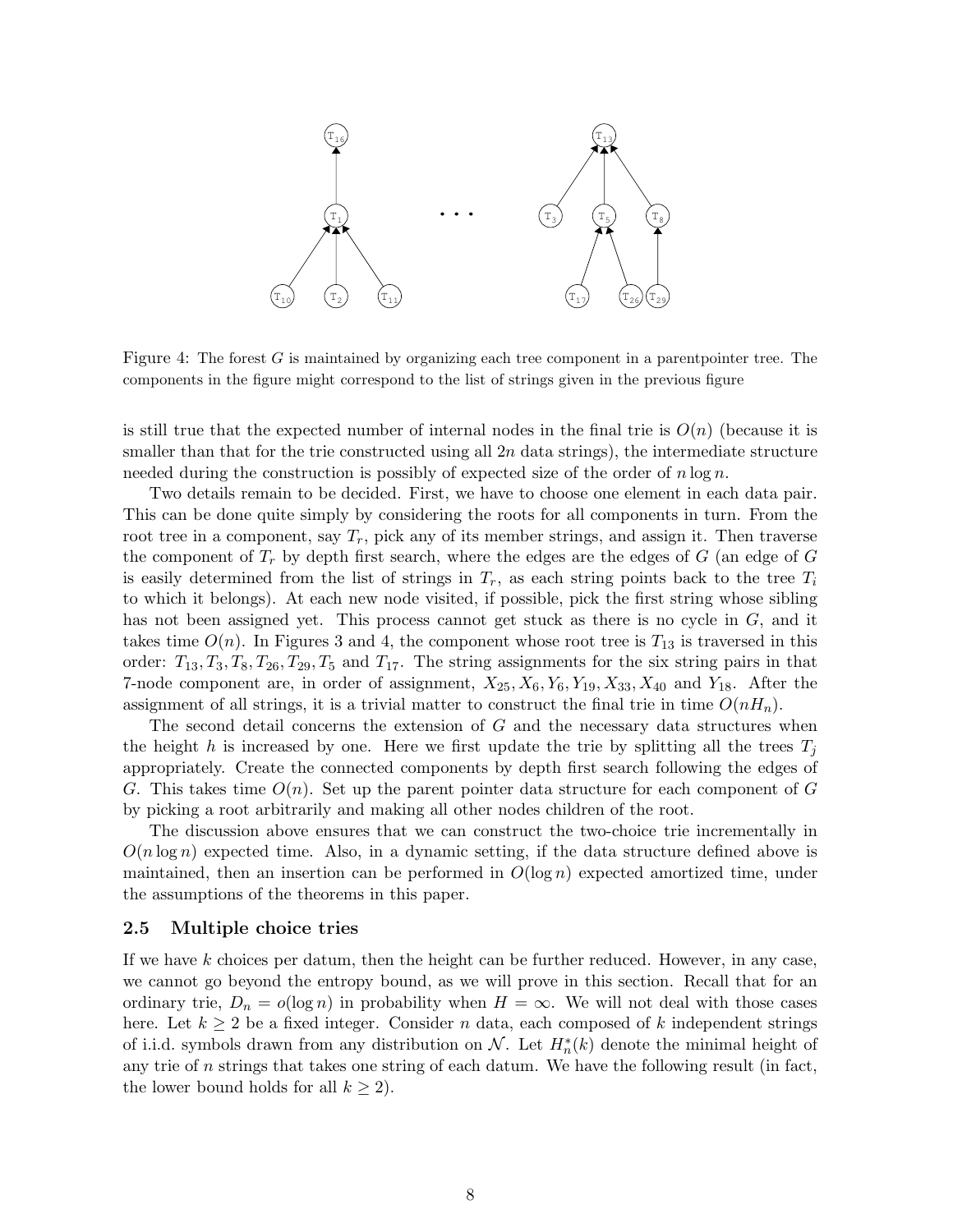**Theorem 5** Assume  $H < \infty$ . For all  $\epsilon > 0$ , there exists k large enough such that

$$
\lim_{n \to \infty} \mathbb{P}\left\{ \frac{(1-\epsilon)\log n}{H} \le H_n^*(k) \le \frac{(1+\epsilon)\log n}{H} \right\} = 1.
$$

# 3 Distributed hash tables and ID management

Consider the interval [0, 1] and let  $X_1, \ldots, X_n$  be n independent vectors of  $k = \lfloor c \log n \rfloor$  i.i.d. uniform [0, 1] random variables  $X_{i,j}$ ,  $1 \leq i \leq n, 1 \leq j \leq k$ , where  $c > 0$  is a constant. We first show that we can pick  $X_{1,i_1}, \ldots, X_{n,i_n}$  such that the *n* spacings defined by these random variables on the circular interval  $[0, 1]$  (the interval wrapped to a unit perimeter circle) are close to  $1/n$  with high probability. Denote by  $M_n$  the maximal spacing defined by a given selection  $X_{1,Z_1}, \ldots, X_{n,Z_n}$  where  $Z_1, \ldots, Z_n$  are random indices defined in some manner. Let  $m_n$  denote the minimal spacing.

**Lemma 6** Let  $\alpha \in (0,1)$  be fixed. Let  $c \geq 2/\alpha$ . Then there exists a selection  $Z_1, \ldots, Z_n$  such that  $X_{1,Z_1}, \ldots, X_{n,Z_n}$  satisfies, for  $n \geq 8$ ,

$$
\mathbb{P}\left\{\frac{1-\alpha}{n} < m_n \le M_n < \frac{1+\alpha}{n}\right\} \ge 1 - \frac{3}{n}.
$$

**Theorem 7** Let  $\alpha \in (0, 1/3)$  be fixed. Let  $c = 2/\alpha$ . Then there exists a selection  $Z_1, \ldots, Z_n$ such that the height  $H_n$  and fillup level  $F_n$  of the associated trie for  $X_{1,Z_1}, \ldots, X_{n,Z_n}$  satisfy, for  $n \geq 8$ ,

$$
\mathbb{P}\{H_n - F_n \le 2\} \ge 1 - \frac{3}{n}.
$$

PROOF. Consider the binary trie formed by the selection  $X_{1,Z_1}, \ldots, X_{n,Z_n}$  of Lemma 6. If a potential node at distance d from the root is not realized, then there is a leaf at distance less than d from the root. If that leaf is at distance  $d-1$ , then only one string in the selection falls in the corresponding interval, which has width  $1/2^{d-1}$ . Thus, the maximal spacing in the selection is at least half that, or  $1/2^d$ . Therefore,  $1/2^d \leq M_n$ . Let  $F_n$  be the fill-up level, the distance to the last full level of nodes. We have  $F_n = d - 1$  if d is the first level with a missing node. Therefore  $F_n \geq \log_2(1/M_n) - 1$ . On the other hand,  $H_n = h$ , then at distance  $h - 1$ , two strings in the selection visit the same node, and thus, two strings are at distance less than  $1/2h-1$  from each other. Thus,  $m_n \leq 1/2^{h-1}$ , or  $H_n \leq \log_2(1/m_n) + 1$ . If the selection is such that  $(1 - \alpha)/n < m_n \leq M_n < (1 + \alpha)/n$ , then we have

$$
\lceil \log_2 n - \log_2 (1 + \alpha) \rceil - 1 \le F_n \le H_n \le \lfloor \log_2 n - \log_2 (1 - \alpha) \rfloor + 1.
$$

We conclude  $H_n - F_n \leq 2 + \left| \log_2 \left( \frac{1+\alpha}{1-\alpha} \right) \right|$ . If  $\alpha < 1/3$ , and  $c = 2/\alpha$ , then the upper bound is  $2. \Box$ 

Theorem 7 is an existence theorem, and is appealing since we did not even have to move or transform any of the IDs. Recall that most ID management algorithms (e.g., Manku (2004)) allow hosts to shift their ID's to obtain a better partition. The actual construction may be cumbersome, though. We have not established an algorithm, even for  $b = 2$ , that can achieve such a balance on-line while not sending many messages in the network.

So, let us find an on-line algorithm that achieves the super-balancing predicted by Theorem 7. Only, the spacings referred to in the definition of  $B_n$  now refer to the ID's mapped to the leftmost parts of the intervals in the trie (see below). For each of n hosts,  $k = \lfloor c \log n \rfloor$  i.i.d.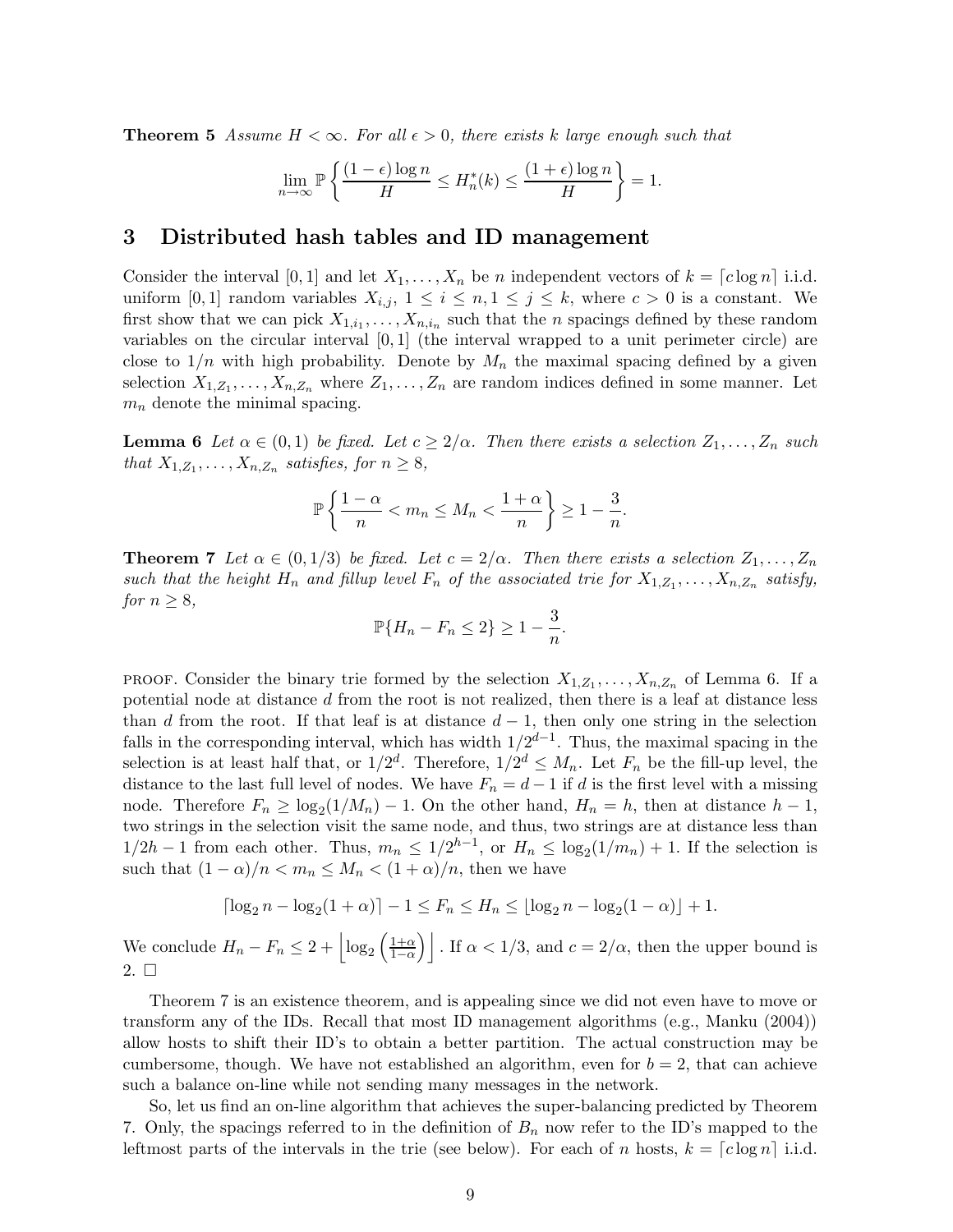

Figure 5: A standard trie for five strings. The correspondence between nodes and intervals in a dyadic partition of the unit interval is shown. The leaf ID assigned is read from the path to the root (0 for left, 1 for right). The external nodes, not normally part of the trie, are shown as well. Together, external nodes and leaves define a partition of the unit interval (shaded boxes). The fill-up level of this tree is one, while the height is four

uniform [0, 1] potential ID's are generated,  $U_i(1), \ldots, U_i(k)$ ,  $1 \leq i \leq n$ . We build an ordinary trie  $T_n$  for the binary expansions of  $U_1(Z_1), \ldots, U_n(Z_n)$ , where the  $Z_i$ 's are the selections. To define  $Z_{n+1}$ , consider the tries  $T_{n,j}$  for  $T_n$  with  $U_{n+1}(j)$  added,  $1 \leq j \leq k$ . This is easily done by trying to insert each ID separately. If  $D_{n+1}(j)$  is the depth of the leaf of  $U_{n+1}(j)$  after insertion into  $T_n$ , then  $Z_{n+1} = \arg \min D_{n+1}(j)$ , where ties are broken randomly. In other words, we pick the ID that at the moment of its birth has the shortest distance to the root of the trie. The actual ID assigned is implicit in the path to the root: it has a common prefix with (the binary expansion of)  $U_{n+1}(j)$ . This scheme generalizes the best of two-strings greedy algorithm studied above. Unlike with two choices, with  $k = c \log n$  choices one does not lose optimality by a greedy construction. We first consider the height  $H_n$  and then the fillup  $F_n$ .

**Theorem 8** Let  $c > 1/\log 2$  and  $k = \lfloor c \log n \rfloor$  in the greedy heuristic for assigning IDs. Then  $\mathbb{P}\{H_n \ge \log_2 n + 3\} \le n^{1-c\log 2}$ .

PROOF. Given that  $H_{n-1} < h$ , we have  $H_n \ge h$  if and only if  $U_n(Z_n)$  lands within  $1/2^{h-1}$  of one of  $U_1(Z_1), \ldots, U_{n-1}(Z_{n-1})$ . The probability of this is conservatively bounded by  $\left(\frac{2(n-1)}{2^{h-1}}\right)$  $\frac{(n-1)}{2^{h-1}}\Big)^k$ , for if one  $U_n(j)$  is further than  $1/2^{h-1}$  away from each  $U_1(Z_1), \ldots, U_{n-1}(Z_{n-1})$ , it will result in a leaf that is less than distance h away from the root. Thus, with  $h = \lceil \log_2 n + 3 \rceil$ ,

$$
\mathbb{P}\left\{H_n \ge h\right\} \le \sum_{i=1}^n \mathbb{P}\left\{H_i \ge h | H_{i-1} < h\right\} \le n \left(\frac{1}{2}\right)^k \le n^{1-c \log 2}. \ \Box
$$

**Theorem 9** Let  $c > (8/5) \log 2$  and  $k = \lfloor c \log n \rfloor$  in the greedy heuristic for assigning IDs. Then

$$
\mathbb{P}\{F_n \le \log_2 n - 4\} = O(1/\log^2 n).
$$

In conclusion,  $H_n - F_n \le 7$  with probability tending to one when  $c > 1/\log 2$ . This implies that  $B_n = O(1)$  in probability when spacings are defined with respect to leftmost points of leaf intervals. Finally, the trie scheme proposed here assumes that one knows  $n$ , while in distributed networks, *n* is unknown. However, one can estimate *n* by  $2^D$ , where *D* is the depth of insertion of a random string in the trie: since all depths are within  $O(1)$  of  $\log_2 n$ , the estimate is off by a constant factor only. One can thus extend the method in this manner by replacing  $k = c \log n$ throughout by  $cD$  where  $D$  is the depth of insertion of a random string.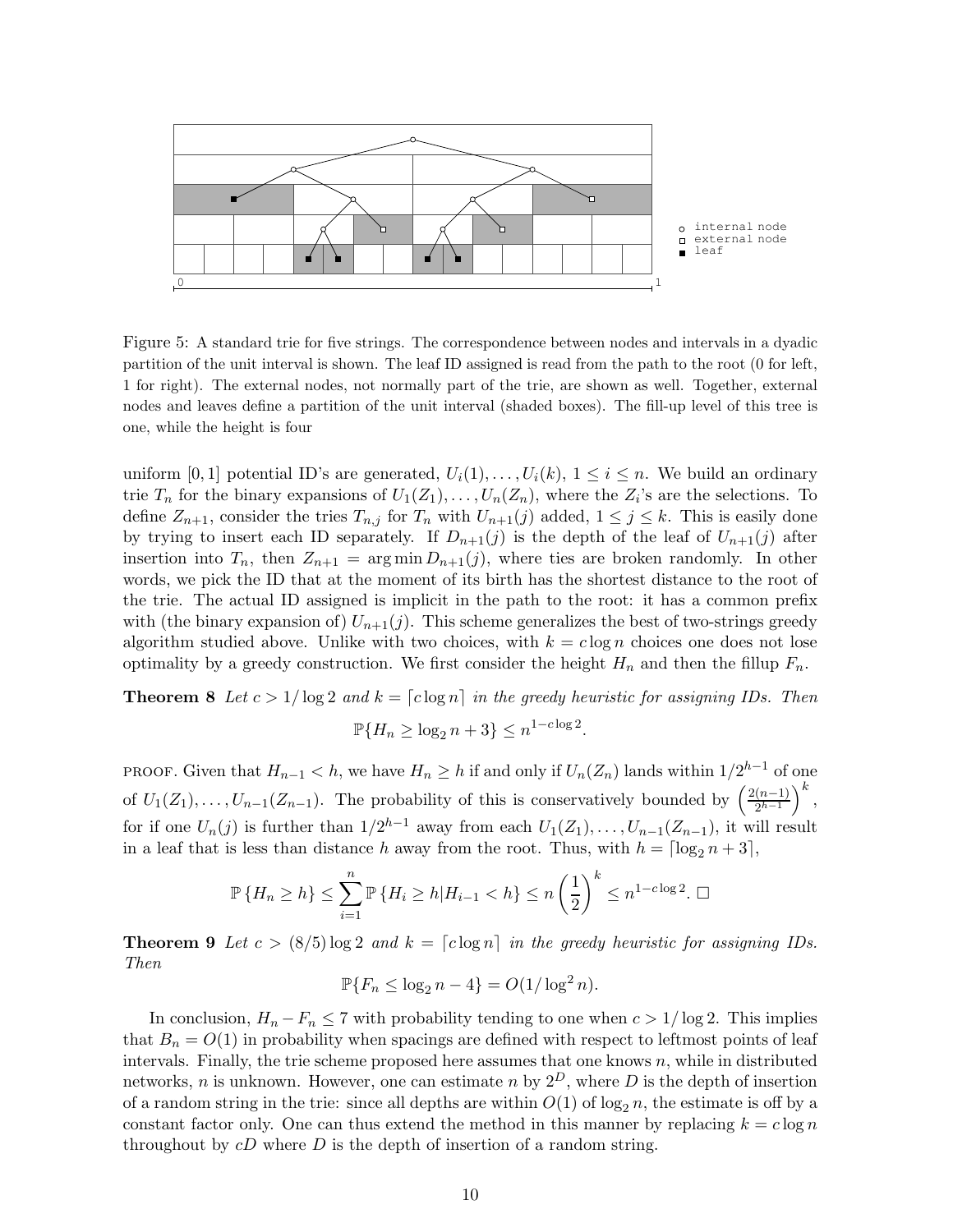# 4 References

I. Abraham, B. Awerbuch, Y. Azar, Y. Bartal, D. Malkhi, and E. Pavlov, "A generic scheme for building overlay networks in adversarial scenarios," in: Proceedings of the International Parallel and Distributed Processing Symposium (IPDPS 2003), 2003.

M. Adler, E. Halperin, R. M. Karp, and V. V. Vazirani, "A stochastic process on the hypercube with applications to peer-to-peer networks. ," in: Proceedings of the 35th ACM Symposium on Theory of Computing (STOC 2003), pp. 575–584, 2003.

Y. Azar, A. Z. Broder, A. R. Karlin, and E. Upfal, "Balanced allocations (extended abstract)," in: Proceedings of the 26th ACM Symposium on the Theory of Computing, pp. 593–602, 1994.

Y. Azar, A. Z. Broder, A. R. Karlin, and E. Upfal, "Balanced allocations," SIAM Journal on Computing, vol. 29, pp. 180–200, 1999.

H. Balakrishnan, M. F. Kaashoek, D. Karger, R. Morris, and I. Stoica, "Looking up data in P2P systems," Communications of the ACM, vol. 1946, pp. 43–48, 2003.

H. Balakrishnan, S. Shenker, and M. Walfish, "Peering peer-to-peer providers," in: Peer-to-Peer Systems IV, 4th International Workshop, IPTPS 2005, Ithaca, NY, (edited by M. Castro, R. van Renesse (eds)), vol. 3640, pp. 104–114, Lecture Notes in Computer Science, Springer-Verlag, 2005.

J. A. Bondy and U. S. R. Murty, Graph Theory with Applications, North-Holland, Amsterdam, 1976.

E. G. Coffman and J. Eve, "File structures using hashing functions," Communications of the ACM, vol. 13, pp. 427–436, 1970.

A. Czumaj and V. Stemann, "Randomized Allocation Processes," in: Proceedings of the 38th IEEE Symposium on Foundations of Computer Science (FOCS'97), October 19-22, 1997, Miami Beach, FL, pp. 194–203, 1997.

F. Dabek, M. F. Kaashoek, D. Karger, R. Morris, and I. Stoica, "Wide-area cooperative storage with CFS," in: Proceedings of the 18th ACM Symposium on Operating Systems Principles (SOSP 2001), pp. 202–215, 2001.

P. Deheuvels, "On the Erdös-Rényi theorem for random fields and sequences and its relationships with the theory of runs and spacings," Zeitschrift für Wahrscheinlichkeitstheorie und verwandte Gebiete, vol. 70, pp. 91–115, 1985.

L. Devroye, "Laws of large numbers and tail inequalities for random tries and Patricia trees," Journal of Computational and Applied Mathematics, vol. 142, pp. 27–37, 2002.

P. Erdös and A. Rényi, "On a new law of large numbers," J. Anal. Math., vol. 22, pp. 103–111, 1970.

E. H. Fredkin, "Trie memory," Communications of the ACM, vol. 3, pp. 490–500, 1960.

P. Hall, "On representatives of subsets," Journal of the London Mathematical Society, vol. 10, pp. 26– 30, 1935.

P. Jacquet and M. Régnier, "Trie partitioning process: limiting distributions," in: CAAP 86, (edited by P. Franchi-Zannettacci), vol. 214, pp. 196–210, Lecture Notes in Computer Science, Springer-Verlag, Berlin, 1986.

D. R. Karger and M. Ruhl, "New algorithms for load balancing in peer-to-peer systems," IRIS Student Workshop, 2003.

D. E. Knuth, The Art of Computer Programming, Vol. 3 : Sorting and Searching, Addison-Wesley, Reading, Mass., 1973.